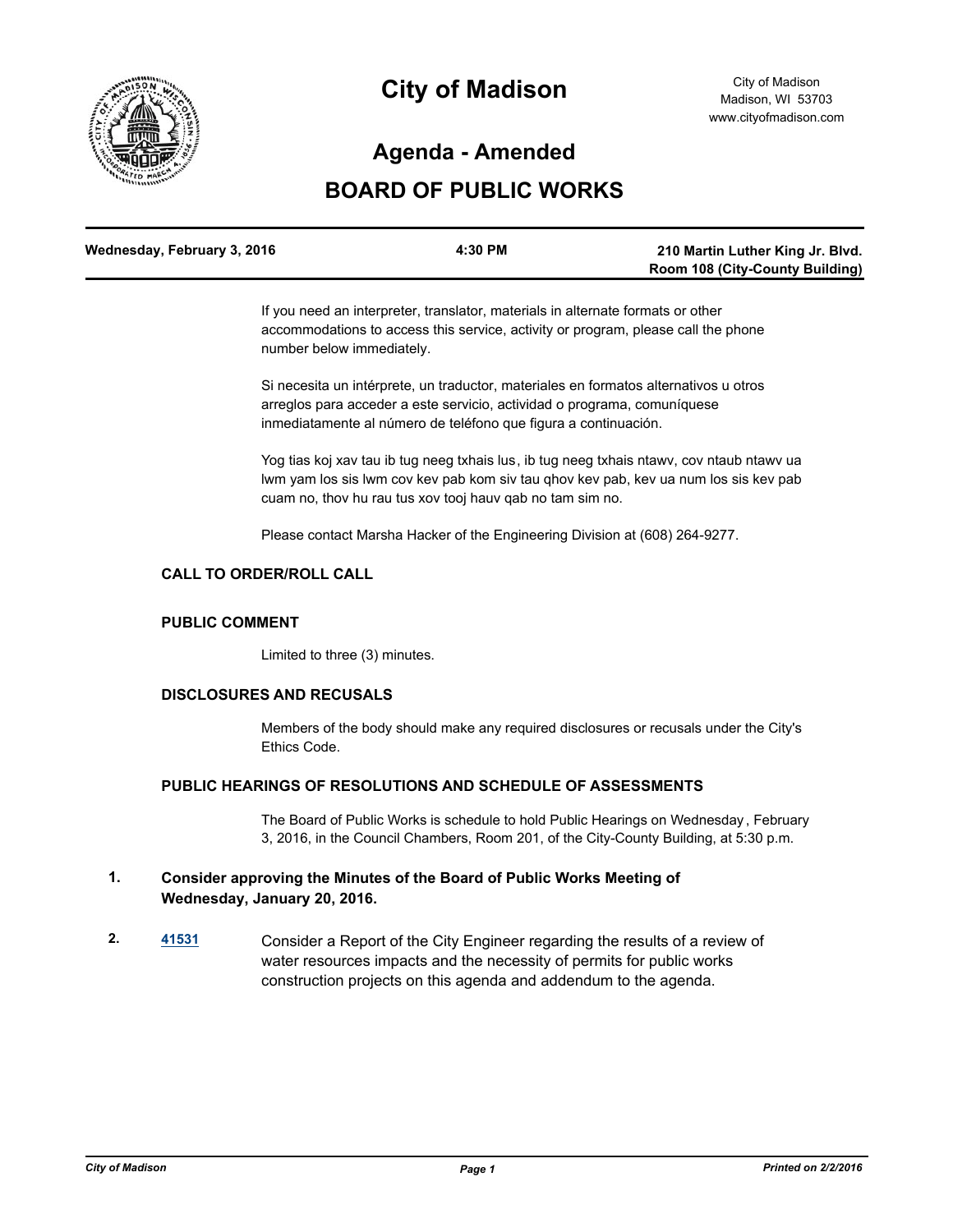**3.\* At this time, a consent agenda will be moved with the recommended action listed for each item EXCEPT:**

**1) items which have registrants wishing to speak.**

**2) items which require an extraordinary (roll call) vote and are not included on the consent agenda by unanimous consent.**

**3) items which Board Members have separated out for discussion/debate purposes.** 

**Those numbers with an asterisk are consent agenda items.**

#### **CONSIDER THE FOLLOWING PUBLIC HEARING ITEMS**

**4. [41517](http://madison.legistar.com/gateway.aspx?m=l&id=/matter.aspx?key=45910)** Approving Plans, Specifications, And Schedule Of Assessments For Van Deusen Sidewalk Assessment District - 2016. [BPW Hearing Notice.pdf](http://madison.legistar.com/gateway.aspx?M=F&ID=a957d615-466b-4c01-a3ce-41107bb14443.pdf) [BPW Display for Van Deusen Sidewalk.pdf](http://madison.legistar.com/gateway.aspx?M=F&ID=040cd662-e766-4a05-a55c-cce175d379a1.pdf) *Attachments:*

> The Public Hearing is scheduled at 5:30 p.m. before the Board of Public Works in the Council Chambers, Room 201, of the City-County Building.

- **5. [41518](http://madison.legistar.com/gateway.aspx?m=l&id=/matter.aspx?key=45911)** Approving Plans, Specifications, And Schedule Of Assessments For Jenifer Street, S. Paterson Street, S. Brearly Street, and S. Few Street Reconstruction Assessment District - 2015.
	- [Bus Stop Relocation.pdf](http://madison.legistar.com/gateway.aspx?M=F&ID=469d75ad-e42b-4a7f-abc7-7113eceb6140.pdf) [email bus stop jenifer ingersoll.pdf](http://madison.legistar.com/gateway.aspx?M=F&ID=c598b10d-3ad2-43fc-a8de-17c13760284d.pdf) [1050 Jenifer St.pdf](http://madison.legistar.com/gateway.aspx?M=F&ID=064fb38c-2e3a-4d1f-a12b-6e8c33fdd9f7.pdf) [1050 Jenifer St - Waldman.pdf](http://madison.legistar.com/gateway.aspx?M=F&ID=e8706d0d-0e88-473b-8622-8a985fc8b493.pdf) [2016-01-21 MNA Jenifer St Reconstruction Recommendations.pdf](http://madison.legistar.com/gateway.aspx?M=F&ID=2a6bacbf-3d6e-42b4-9df4-540480742c6b.pdf) [BPW Hearing.pdf](http://madison.legistar.com/gateway.aspx?M=F&ID=3b703e66-e6f4-46ab-9dee-c04c0580660a.pdf) [JeniferBPWdisplay.pdf](http://madison.legistar.com/gateway.aspx?M=F&ID=abbc3510-a843-4608-b1d7-2df21576cdd0.pdf) [53w1507\\_Metro\\_BPW.pdf](http://madison.legistar.com/gateway.aspx?M=F&ID=0c917d64-2f88-4505-b387-2aa71ec7901a.pdf) [Jenifer BPW notes .pdf](http://madison.legistar.com/gateway.aspx?M=F&ID=4a33d995-798c-47de-99a3-2c95e78a737e.pdf) RE Proposed relocation of bus stop and Jenifer Ingersoll.pdf [kurt p email.pdf](http://madison.legistar.com/gateway.aspx?M=F&ID=078f7e27-1894-4ce2-955f-ab9a0a72597b.pdf) [canopy.pdf](http://madison.legistar.com/gateway.aspx?M=F&ID=fd608186-19e3-40e0-9d92-129590ef5bdd.pdf) [53W1507JeniferPatersonBrearlyFew\\_Assess.pdf](http://madison.legistar.com/gateway.aspx?M=F&ID=5b0fdfbb-5f43-4cda-8e63-b51685407f31.pdf) [Re\\_ trees on jenifer st.pdf](http://madison.legistar.com/gateway.aspx?M=F&ID=8fb4b168-2ca9-456b-886d-222bbb117d7b.pdf) FW 2\_1\_16. Update of Jenifer Street Reconstruction News. Attachments..pdf *Attachments:*

The Public Hearing is scheduled at 5:30 p.m. before the Board of Public Works in the Council Chambers, Room 201, of the City-County Building.

**6. [41519](http://madison.legistar.com/gateway.aspx?m=l&id=/matter.aspx?key=45912)** Approving Plans, Specifications, And Schedule Of Assessments For Cottage Grove Road Resurfacing Assessment District - 2016. [BPW Hearing.pdf](http://madison.legistar.com/gateway.aspx?M=F&ID=b9b8426c-d2d8-4322-bdd9-44ce56811607.pdf) [11099 Cottage Grove BPW display.pdf](http://madison.legistar.com/gateway.aspx?M=F&ID=23468a07-2359-493e-a186-f6e6c24790b6.pdf) [11099 Cottage Grove bpw notes.pdf](http://madison.legistar.com/gateway.aspx?M=F&ID=d1613d24-36a3-4e4b-8115-5af0ae5f7a0e.pdf) [11099 Cottage Grove Road.pdf](http://madison.legistar.com/gateway.aspx?M=F&ID=b380a10c-7418-44d4-8d5a-eadf9aa0dca8.pdf) *Attachments:*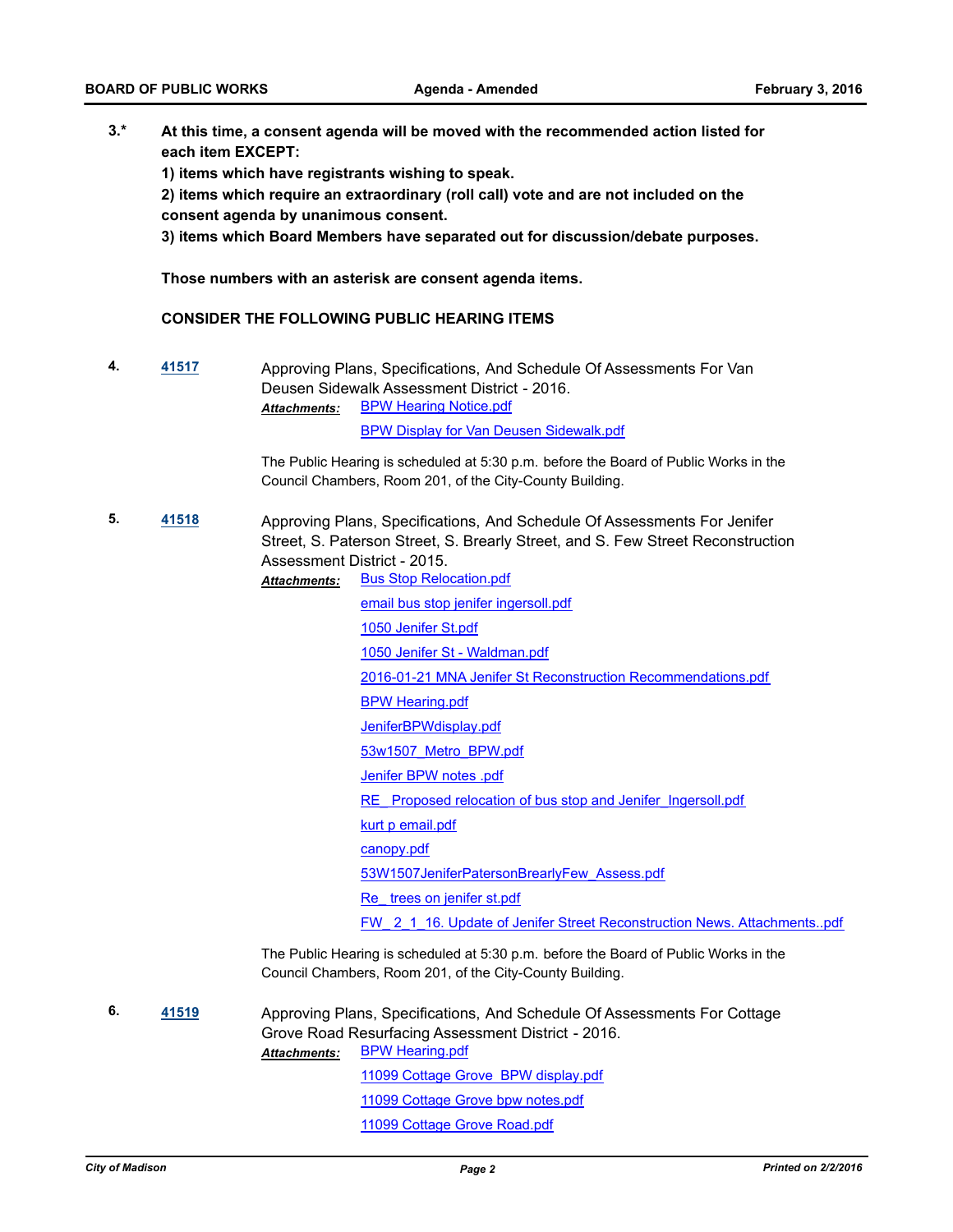The Public Hearing is scheduled at 5:30 p.m. before the Board of Public Works in the Council Chambers, Room 201, of the City-County Building.

**7. [41503](http://madison.legistar.com/gateway.aspx?m=l&id=/matter.aspx?key=45896)** Approving Revised Schedule Of Assessments For East & West Mifflin Street, North Carroll Street and North Pinckney Street Assessment District - 2016. BPW Hearing revised schedule assessments.pdf [10903Revised\\_Mifflin\\_Carroll\\_Pinckney\\_Assess.pdf](http://madison.legistar.com/gateway.aspx?M=F&ID=15728b9f-2b10-47b3-95eb-31b0d2868a50.pdf) *Attachments:*

> The Public Hearing is scheduled at 5:30 p.m. before the Board of Public Works in the Council Chambers, Room 201, of the City-County Building.

#### **ITEMS REFERRED BY THE COMMON COUNCIL**

**8. [41268](http://madison.legistar.com/gateway.aspx?m=l&id=/matter.aspx?key=45702)** Approving the City of Madison Standard Specifications for Public Works Construction, 2016 Edition. Attachments: [Summary of Revisions to 2016 Specs.docx](http://madison.legistar.com/gateway.aspx?M=F&ID=5f66e687-a3ef-4b38-a167-645e5a0c846d.docx)

Lead and ONLY agency is Board of Public Works.

REPORT BY CITY ENGINEERING

RECOMMEND TO ADOPT

**9. [41380](http://madison.legistar.com/gateway.aspx?m=l&id=/matter.aspx?key=45792)** Determining a Public Purpose and Necessity and adopting a Relocation Order for the City of Madison to obtain the land interests required for the maintenance and replacement, if necessary, of an existing fire hydrant and the underground water pipes, facilities and appurtenances providing the hydrant and adjoining properties with water, and the authority of the Mayor and City Clerk to sign all documents necessary to accomplish the acquisition of said land interests . *Attachments:* [1-1590-02 W Lakelawn Pl Relocation Order.pdf](http://madison.legistar.com/gateway.aspx?M=F&ID=d302d371-0965-422d-8e9c-d7c496b4b37e.pdf)

Lead agency is Water Utility Board, addtional referrals are BPW and Plan Commission.

REPORT BY WATER UTILITY.

RECOMMEND TO ADOPT

**10. [41382](http://madison.legistar.com/gateway.aspx?m=l&id=/matter.aspx?key=45794)** Amending the 2016 Stormwater Utility Operating Budget to fund an invasive species control initiative, authorizing an amendment to the existing contract with Operation Fresh Start managed by the Community Development Division and amending the 2016 Operating Budget of the Community Development Division.

Lead agency is Board of Estimates.

REPORT BY CITY ENGINEERING

RECOMMEND TO ADOPT

**11. [41548](http://madison.legistar.com/gateway.aspx?m=l&id=/matter.aspx?key=45941)** Authorizing the Mayor and City Clerk to enter into a contract with Ayres Associates, Inc for obtaining, processing and providing updated orthophotography and Lidar data for The City of Madison Engineering Division Mapping needs. *Attachments:* [Summary Resolution Attachment.pdf](http://madison.legistar.com/gateway.aspx?M=F&ID=49c79f76-61ae-40a9-b0ca-d9bd45019704.pdf)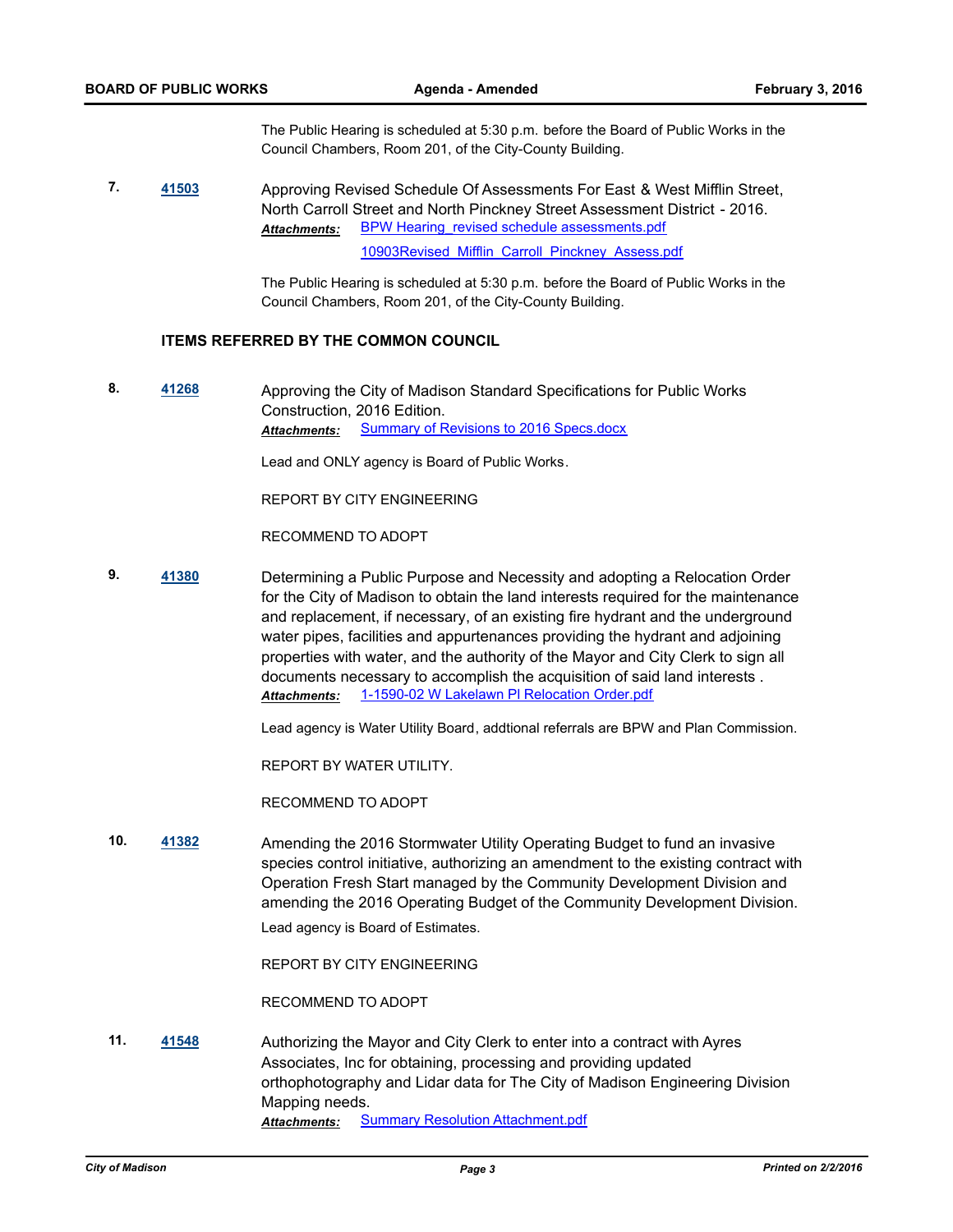Lead and ONLY agency is Board of Public Works.

REPORT BY CITY ENGINEERING

RECOMMEND TO ADOPT

**12. [41529](http://madison.legistar.com/gateway.aspx?m=l&id=/matter.aspx?key=45922)** Authorizing the Mayor and City Clerk to enter into a contract with Isthmus Architecture for the Forest Hill Mausoleum Architectural Consulting Services. Lead and ONLY agency is Board of Public Works.

REPORT BY CITY ENGINEERING

RECOMMEND TO ADOPT

#### **PUBLIC WORKS CONSTRUCTION MANAGEMENT - PRIVATE CONTRACTS**

**13. 41551** Approving plans and specifications for public improvements necessary for the project known as 8850 Blackhawk Road - Brownpoint Reserve and authorizing construction to be undertaken by the Developer, Private Contract No. 7677. (9th AD) *Attachments:* [8850 Blackhawk Utility Site Plan.pdf](http://madison.legistar.com/gateway.aspx?M=F&ID=f411aae2-11e2-4da9-840e-a5d1606928dc.pdf)

REPORT BY CITY ENGINEERING.

RECOMMEND TO ADOPT

#### **RESOLUTIONS APPROVING THE CONSTRUCTION OF PUBLIC WORKS PROJECTS**

**14. 41406** Approving plans and specifications and authorizing the Board of Public Works to advertise and receive bids for Structural Rehabilitation of Water Mains - 2016. *Attachments:* [CIPP 2016 Map.pdf](http://madison.legistar.com/gateway.aspx?M=F&ID=f783e1a2-7a25-4027-99c5-b4b141b84671.pdf)

> Madison Water Utility is proposing to continue into the sixth year of its successful program of structural lining to rehabilitate old water mains that have a significant history of main breaks but are of adequate alignment and diameter/capacity. This year's project is proposed on the west side of Madison adjacent to Unit Well 12 in an area bounded by Whitney Way on the west, Schroeder Road on the north, Hammersley Road on the south and Chapel Hill Road on the east. This area is slated to be moved from a lower pressure zone into a higher pressure zone as part of the improvements associated with the renovation of Unit Well 12. Lining the mains will ensure they can handle the additional pressure they will be subject to when the zone boundaries are changed. Approximately two miles of water main will be lined. Project engineers will determine which mains within this area will most benefit the zone with their rehabilitation. Estimated cost of this project is \$1,470,000.

REPORT BY WATER UTILITY

#### **MISCELLANEOUS**

#### 15. COMMITTEE QUORUM ISSUES BY REQUEST OF MAYOR SOGLIN

Several committees are having difficulty making quorum as a result of excessive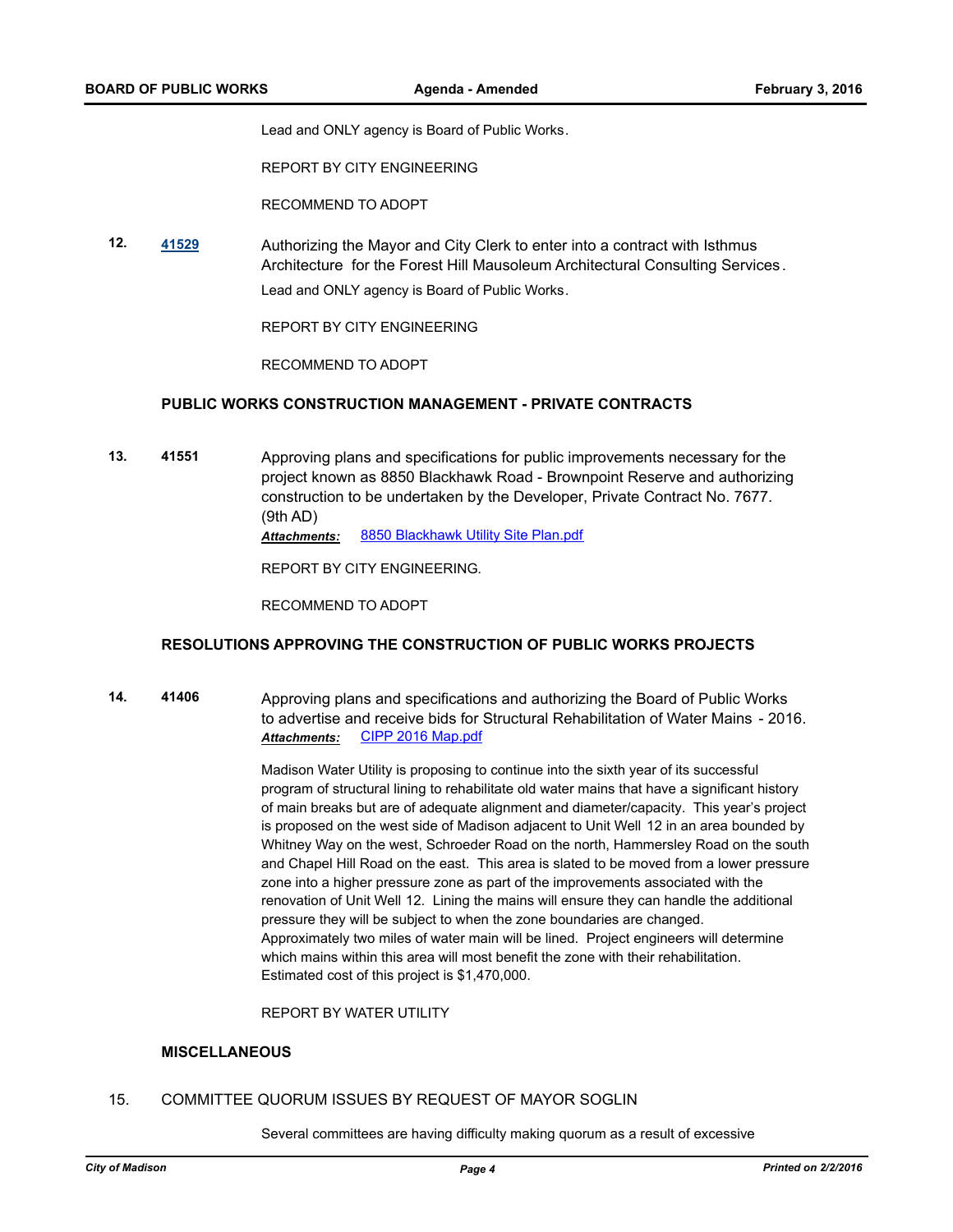committee member absences. As you are aware, city committees are an integral part of our city government and your role as a committee member is very important. In order to run the city effectively, committee members need to attend their respective committee meetings.

Madison General Ordinance 33.01(8)(b) requires that, "The chair of each board, commission and committee…shall report to the Mayor and Common Council Office each instance in which a member is absent from three consecutive meetings or five (5) meetings out of twelve (12). "

If the reality is such, that you cannot regularly attend the meetings, please consider resigning since the lack of a quorum slows down the public process and is unfair to the other committee members.

Thank you for sharing your time, talents and abilities with the residents of Madison.

**16. Appeals regarding prequalifications of various contractors to bid on City of Madison Public Works Projects, and contractors applying to be licensed Concrete Layers, Asphalt Pavers, and Mudjackers as approved by the City Engineer, if any.**

#### **APPROVAL OF BIDS OPENED BY CITY ENGINEERING**

**17. 41532** Awarding Public Works Contract No. 7614, McKenna Boulevard and South Gammon Road Assessment District - 2016. Attachments: [Contract 7614.pdf](http://madison.legistar.com/gateway.aspx?M=F&ID=1baf1546-21db-48b7-8945-5341181f5d38.pdf)

RECOMMEND AWARD TO SPEEDWAY SAND & GRAVEL INC.

**18. 41533** Awarding Public Works Contract No. 7618, 2016 Tennis and Basketball Court Resurfacing. *Attachments:* [Contract 7618.pdf](http://madison.legistar.com/gateway.aspx?M=F&ID=58e10d7e-acd2-496f-90e9-01d6a56124ca.pdf)

RECOMMEND AWARD TO POBLOCKI PAVING CORORATION

#### **ADDENDUM**

#### **PUBLIC WORKS CONSTRUCTION MANAGEMENT - PRIVATE CONTRACTS**

**19.\* [41608](http://madison.legistar.com/gateway.aspx?m=l&id=/matter.aspx?key=45987)** Approving plans and specifications for public improvements required to serve Phase 2 of the Subdivision known as Hawks Valley and authorizing construction to be undertaken by the Developer, and Rescinding Resolution RES-15-00626, File Number 39080; Private Contract No. 2401. (1st AD) **Attachments:** [Hawks Valley.pdf](http://madison.legistar.com/gateway.aspx?M=F&ID=86ee8504-2a71-4c61-b329-d2f654c0a521.pdf)

REPORT BY CITY ENGINEERING.

RECOMMEND TO ADOPT

**20. [41613](http://madison.legistar.com/gateway.aspx?m=l&id=/matter.aspx?key=45992)** Approving plans and specifications for public improvements necessary for the project known as 1101 Feather Edge Drive - Hawks Woods Condominium 2016 and authorizing construction to be undertaken by the Developer, Private Contract No. 7681. (1st AD)